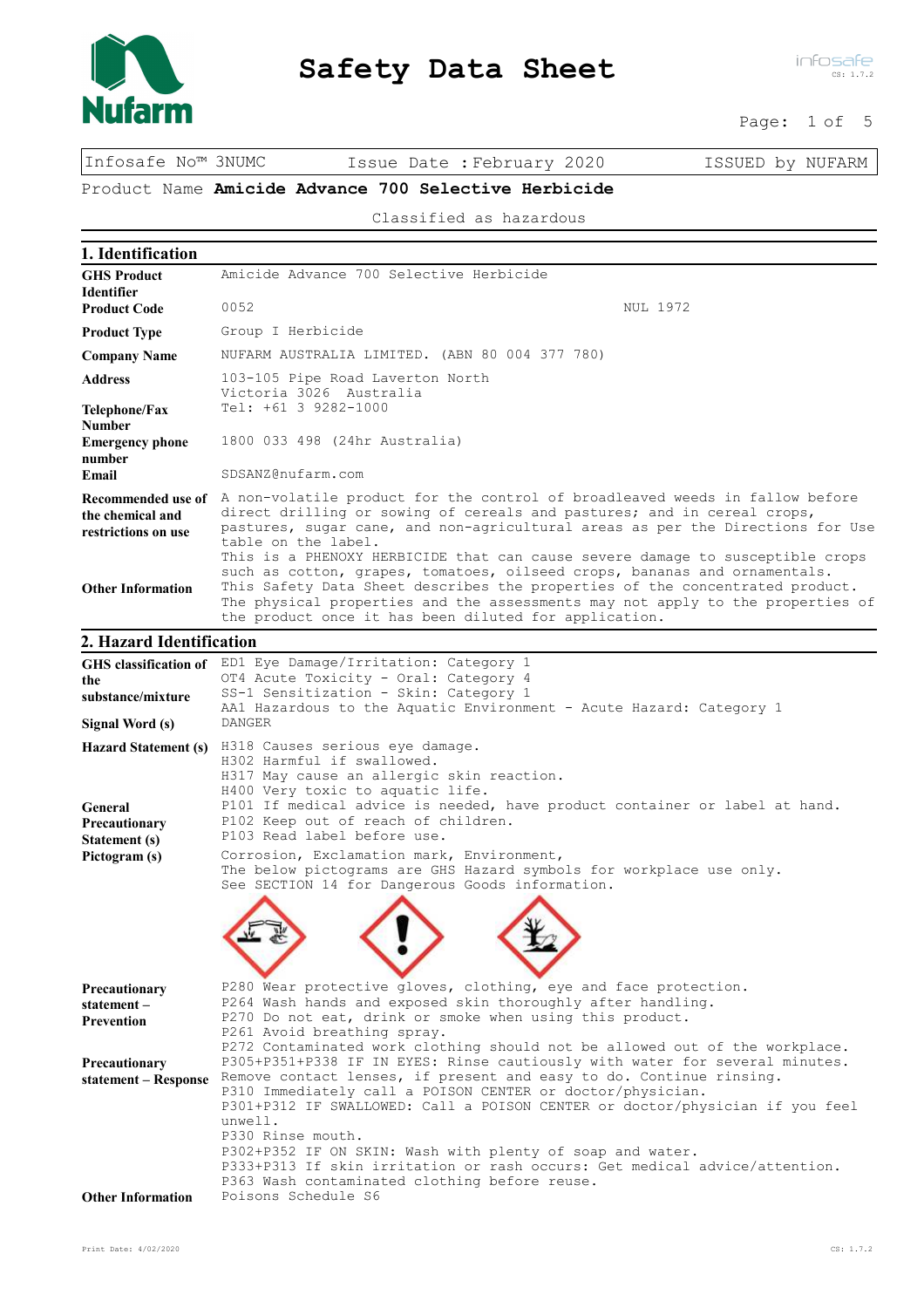

Page: 2 of 5

Infosafe No™ 3NUMC Issue Date :February 2020 ISSUED by NUFARM

Product Name Amicide Advance 700 Selective Herbicide

Classified as hazardous

|                                                                           | 3. Composition/information on ingredients                                                                                                                                                                                                                                    |              |                                                                                                                                                                             |                                                                                                                                                                                                                                     |
|---------------------------------------------------------------------------|------------------------------------------------------------------------------------------------------------------------------------------------------------------------------------------------------------------------------------------------------------------------------|--------------|-----------------------------------------------------------------------------------------------------------------------------------------------------------------------------|-------------------------------------------------------------------------------------------------------------------------------------------------------------------------------------------------------------------------------------|
| <b>Chemical</b>                                                           | Liquid                                                                                                                                                                                                                                                                       |              |                                                                                                                                                                             |                                                                                                                                                                                                                                     |
| <b>Characterization</b>                                                   |                                                                                                                                                                                                                                                                              |              |                                                                                                                                                                             |                                                                                                                                                                                                                                     |
| <b>Ingredients</b>                                                        | Name                                                                                                                                                                                                                                                                         | CAS          | Proportion                                                                                                                                                                  |                                                                                                                                                                                                                                     |
|                                                                           | $2, 4-D$                                                                                                                                                                                                                                                                     |              | $700 \text{ q/L}$                                                                                                                                                           |                                                                                                                                                                                                                                     |
|                                                                           | present as                                                                                                                                                                                                                                                                   | 1233324-08-7 |                                                                                                                                                                             |                                                                                                                                                                                                                                     |
|                                                                           | dimethylamine and                                                                                                                                                                                                                                                            |              |                                                                                                                                                                             |                                                                                                                                                                                                                                     |
|                                                                           | monomethylamine salts                                                                                                                                                                                                                                                        |              |                                                                                                                                                                             |                                                                                                                                                                                                                                     |
|                                                                           | Water                                                                                                                                                                                                                                                                        |              | $10 - 30%$                                                                                                                                                                  |                                                                                                                                                                                                                                     |
| 4. First-aid measures                                                     |                                                                                                                                                                                                                                                                              |              |                                                                                                                                                                             |                                                                                                                                                                                                                                     |
| <b>Inhalation</b>                                                         | Remove affected person to fresh air until recovered. If symptoms develop or<br>persist, seek medical advice immediately.                                                                                                                                                     |              |                                                                                                                                                                             |                                                                                                                                                                                                                                     |
| Ingestion                                                                 | If swallowed do NOT induce vomiting; seek medical advice immediately and show<br>this container or label or contact the Poisons Information Centre on 13 11 26<br>(Aust). Make every effort to prevent vomit from entering the lungs by careful<br>placement of the patient. |              |                                                                                                                                                                             |                                                                                                                                                                                                                                     |
| <b>Skin</b>                                                               | Do not give anything by mouth to a semi-conscious or unconscious person.<br>If skin contact occurs, remove contaminated clothing and wash skin thoroughly<br>with water.                                                                                                     |              |                                                                                                                                                                             |                                                                                                                                                                                                                                     |
| Eye contact                                                               | Remove contaminated clothing and launder before re-use.<br>If in eyes, hold eyelids open and wash with copious amounts of water for at<br>least 15 minutes.                                                                                                                  |              |                                                                                                                                                                             |                                                                                                                                                                                                                                     |
| <b>First Aid Facilities</b>                                               | (Australia) on 13 11 26.                                                                                                                                                                                                                                                     |              |                                                                                                                                                                             | If poisoning occurs, contact a doctor or the Poisons Information Centre                                                                                                                                                             |
| <b>Advice to Doctor</b>                                                   | Treat symptomatically.<br>No specific antidote.                                                                                                                                                                                                                              |              |                                                                                                                                                                             |                                                                                                                                                                                                                                     |
| 5. Fire-fighting measures                                                 |                                                                                                                                                                                                                                                                              |              |                                                                                                                                                                             |                                                                                                                                                                                                                                     |
| <b>Suitable</b>                                                           |                                                                                                                                                                                                                                                                              |              |                                                                                                                                                                             | If involved in a fire, the product will not burn. Choose extinguishing media                                                                                                                                                        |
| extinguishing media                                                       | to suit the burning material.                                                                                                                                                                                                                                                |              |                                                                                                                                                                             |                                                                                                                                                                                                                                     |
| <b>Hazards</b> from                                                       | Non-combustible.                                                                                                                                                                                                                                                             |              |                                                                                                                                                                             |                                                                                                                                                                                                                                     |
| Combustion<br><b>Products</b>                                             | May emit toxic fumes of hydrogen chloride or phosgene if involved in fires<br>or exposed to extreme heat.                                                                                                                                                                    |              |                                                                                                                                                                             |                                                                                                                                                                                                                                     |
| <b>Special Protective</b><br><b>Equipment for fire</b>                    | Breathable air apparatus may have to be worn if material is involved in fires<br>especially in confined spaces.                                                                                                                                                              |              |                                                                                                                                                                             |                                                                                                                                                                                                                                     |
| fighters<br><b>Other Information</b>                                      | STOP FIRE WATER FROM ENTERING DRAINS OR WATER BODIES.                                                                                                                                                                                                                        |              |                                                                                                                                                                             |                                                                                                                                                                                                                                     |
| 6. Accidental release measures                                            |                                                                                                                                                                                                                                                                              |              |                                                                                                                                                                             |                                                                                                                                                                                                                                     |
| Spills & Disposal                                                         | as vermiculite).                                                                                                                                                                                                                                                             |              | Collect in sealed open top containers for disposal.<br>On-site disposal of concentrate is not acceptable.<br>Dispose of at a landfill in accordance with local regulations. | Contain spill and absorb with clay, sand, soil or proprietary absorbent (such                                                                                                                                                       |
| <b>Personal Protection</b>                                                | For appropriate personal protective equipment (PPE), refer Section 8.                                                                                                                                                                                                        |              |                                                                                                                                                                             |                                                                                                                                                                                                                                     |
| <b>Clean-up Methods -</b><br><b>Large Spillages</b>                       | Place damaged containers in recovery bins (if available) and return to<br>manufacturer.                                                                                                                                                                                      |              |                                                                                                                                                                             |                                                                                                                                                                                                                                     |
| <b>Environmental</b><br><b>Precautions</b>                                | Prevent from entering drains, waterways or sewers.<br>This product is a herbicide and spills can damage crops, pastures and<br>desirable vegetation.<br>Use earthen bunds or absorbent bunding to prevent spreading of spillage.                                             |              |                                                                                                                                                                             |                                                                                                                                                                                                                                     |
| 7. Handling and storage                                                   |                                                                                                                                                                                                                                                                              |              |                                                                                                                                                                             |                                                                                                                                                                                                                                     |
| <b>Precautions for Safe</b><br>Handling                                   | Do NOT spray in high winds.<br>pesticide or used containers.                                                                                                                                                                                                                 |              |                                                                                                                                                                             | Do NOT contaminate dams, rivers or streams, or any other water bodies with<br>No special precautions are necessary when handling sealed containers.<br>For personal protective equipment (PPE) and hygiene advice, refer Section 8. |
| <b>Conditions for safe</b><br>storage, including<br>any incompatabilities | Do not store near oxidisers.                                                                                                                                                                                                                                                 |              | Do not store for prolonged periods in direct sunlight.                                                                                                                      | Store in the closed, original container in a cool, well ventilated area.                                                                                                                                                            |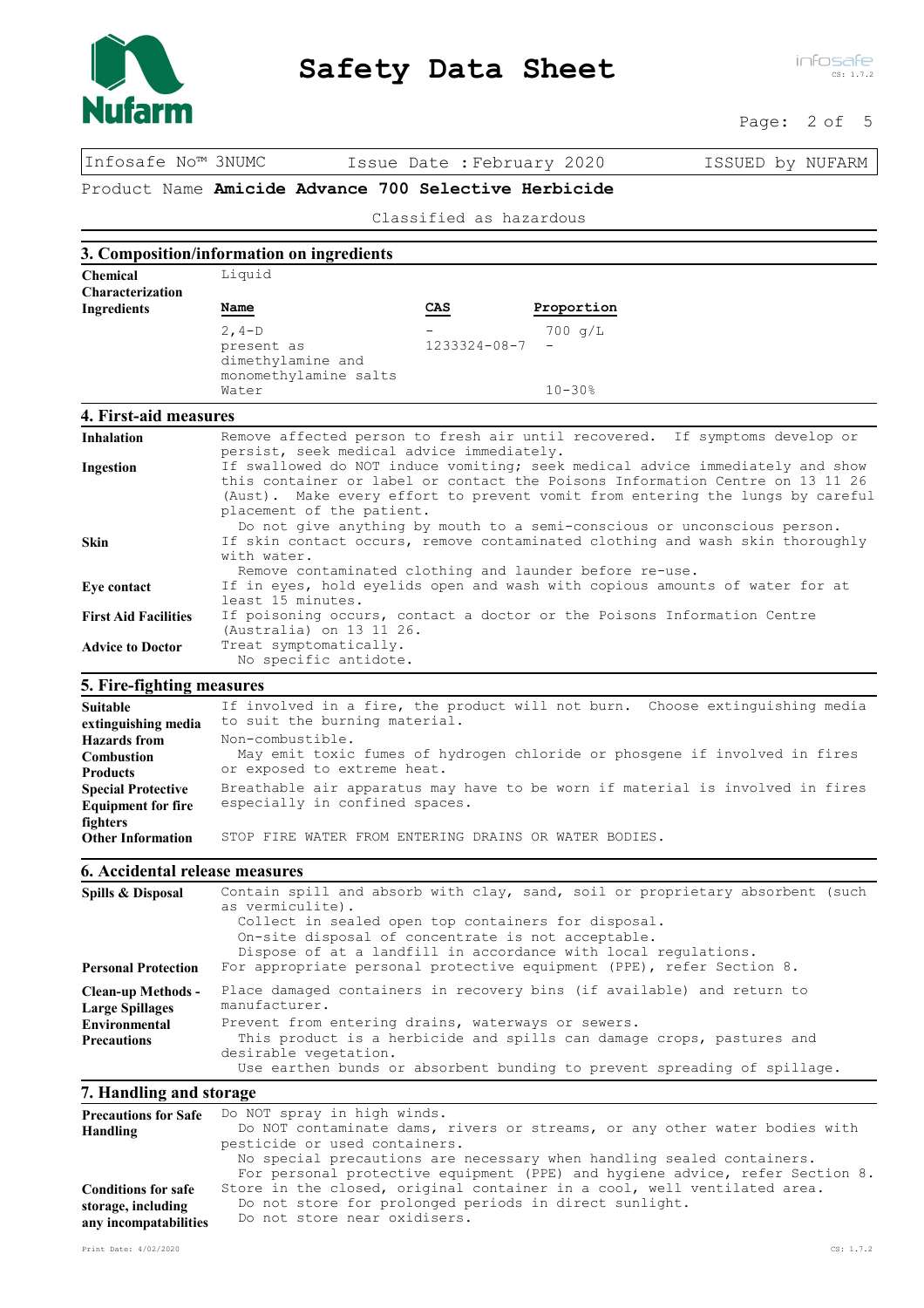

Page: 3 of 5

| Infosafe No™ 3NUMC         | Issue Date : February 2020                                                                                                                                    | ISSUED by NUFARM |
|----------------------------|---------------------------------------------------------------------------------------------------------------------------------------------------------------|------------------|
|                            | Product Name Amicide Advance 700 Selective Herbicide                                                                                                          |                  |
|                            | Classified as hazardous                                                                                                                                       |                  |
|                            | Keep container tightly sealed and do not store with seed, fertilisers or                                                                                      |                  |
|                            | foodstuffs.                                                                                                                                                   |                  |
| <b>Tank Cleaning</b>       | See label for detailed information on cleaning of spray equipment.                                                                                            |                  |
|                            | Equipment that has been used for this chemical should not be used for the                                                                                     |                  |
|                            | application of other materials to sensitive plants, unless it has been well<br>washed out with hot soapy water or 1% solution of ammonia, followed by several |                  |
|                            | clear water rinses.                                                                                                                                           |                  |
| <b>Other Information</b>   | Do not use on or in situations where damage to susceptible crops or plants                                                                                    |                  |
|                            | such as cotton, tobacco, tomatoes, flowers, vines, fruit trees or other                                                                                       |                  |
|                            | susceptible crop plants may result from direct application or drift.                                                                                          |                  |
|                            | Always read the label and any attached leaflet before use.                                                                                                    |                  |
|                            | 8. Exposure controls/personal protection                                                                                                                      |                  |
| Occupational               | No exposure standard for this product has been set, however, an exposure                                                                                      |                  |
| exposure limit values      | standard has been set for $2, 4-D$ acid (solid) at 10 mg/m3.                                                                                                  |                  |
| Appropriate                | Handle in well ventilated areas, generally natural ventilation is adequate.                                                                                   |                  |
| engineering controls       |                                                                                                                                                               |                  |
| <b>Respiratory</b>         | Do not inhale spray mist.                                                                                                                                     |                  |
| <b>Protection</b>          |                                                                                                                                                               |                  |
| <b>Personal Protective</b> | When preparing spray, wear PVC or rubber apron, elbow length PVC gloves and                                                                                   |                  |
| Equipment                  | face shield.                                                                                                                                                  |                  |
|                            | When using the prepared spray, wear face shield.<br>Re-entry period: Do not enter treated area until spray has dried.                                         |                  |
| <b>Hygiene Measures</b>    | After use and before eating, drinking or smoking, wash hands, arms and face                                                                                   |                  |
|                            | thoroughly with soap and water.                                                                                                                               |                  |
|                            | After each day's use, wash contaminated clothing and safety equipment.                                                                                        |                  |
| <b>Requirements</b>        | Check State or Territory regulations that require people who use pesticides in                                                                                |                  |
| <b>Concerning Special</b>  | their job or business to have training in the application of the materials.                                                                                   |                  |
| Training                   |                                                                                                                                                               |                  |

## **9. Physical and chemical properties**

| Form                       | Liquid                                                                        |
|----------------------------|-------------------------------------------------------------------------------|
| Appearance                 | Clear, brown liquid.                                                          |
| Odour                      | Strong fish like odour.                                                       |
| <b>Melting Point</b>       | $<0$ ° C                                                                      |
| <b>Boiling Point</b>       | $100^{\circ}$ C                                                               |
| <b>Solubility in Water</b> | Soluble in water.                                                             |
| <b>Specific Gravity</b>    | 1.24                                                                          |
| pН                         | $9 - 10$ (1% solution)                                                        |
| <b>Vapour Pressure</b>     | 2,4-D is non-volatile                                                         |
| <b>Volatile Component</b>  | 20% (water)<br>Product may release dimethylamine and monomethylamine vapours. |
| <b>Flammability</b>        | Non combustible material.                                                     |
| <b>Other Information</b>   | pKa is 2.73 for 2,4-D                                                         |
|                            |                                                                               |

## **10. Stability and reactivity**

| Polymerization                   |                                                                                                                                                                         |
|----------------------------------|-------------------------------------------------------------------------------------------------------------------------------------------------------------------------|
| <b>Hazardous</b>                 | The addition of a strong alkali such as caustic soda will cause release of<br>dimethylamine and monomethylamine vapour.<br>Hazardous polymerisation is not possible.    |
| Incompatible<br><b>Materials</b> | Reaction of the concentrate or spray mix with acids will precipitate solid<br>2,4-D acid and largely de-activate the product and cause blockages in spray<br>equipment. |
| <b>Chemical Stability</b>        | Stable under normal conditions.                                                                                                                                         |

## **11. Toxicological Information**

**Acute Toxicity - Oral** LD50 (rat) greater than 300 mg/kg and less than 2000 mg/kg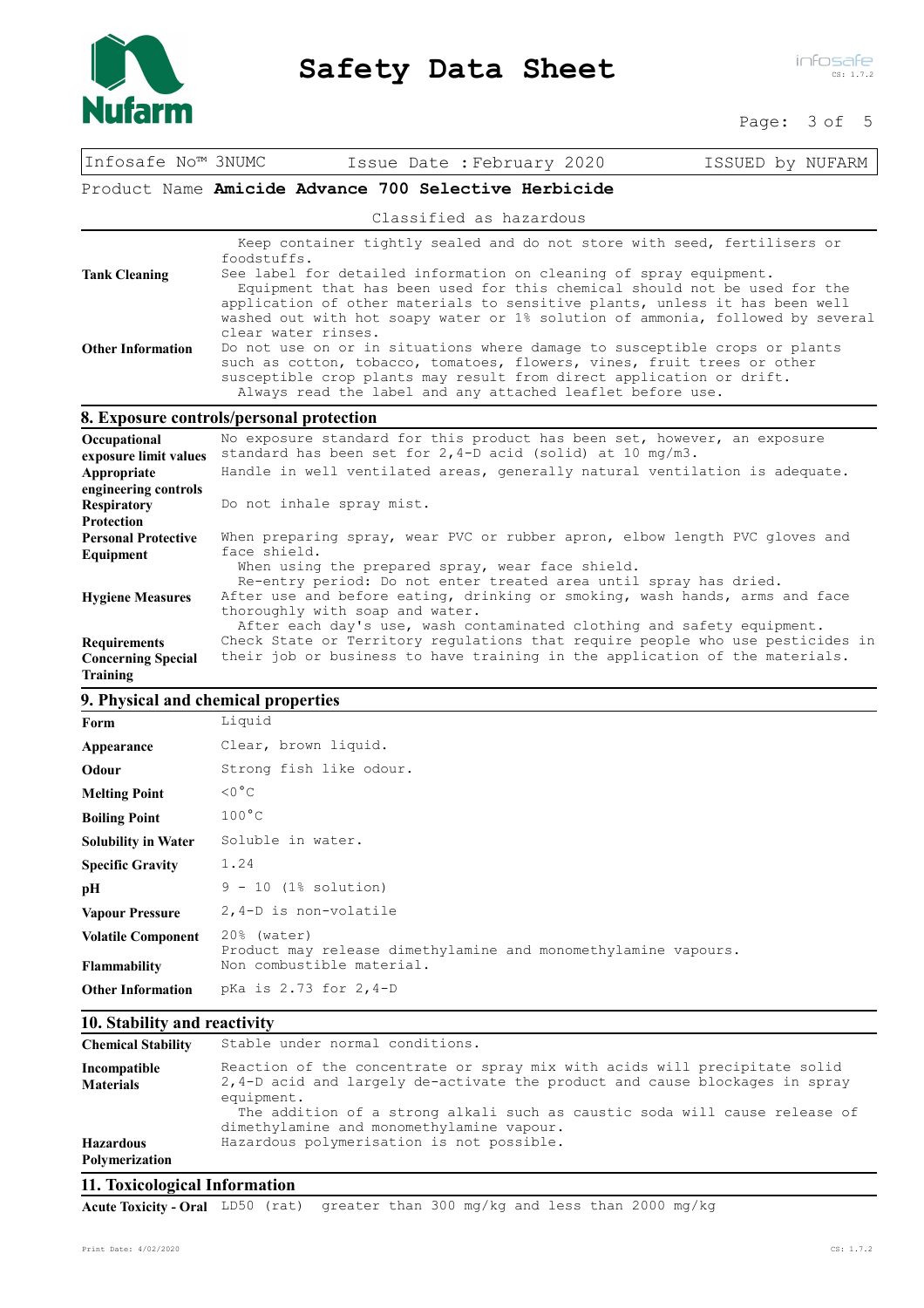

Page: 4 of 5

| Infosafe No™ 3NUMC                                                              | Issue Date : February 2020<br>ISSUED by NUFARM                                                                                                                                                                                                                                                                                                                                                                                           |  |  |  |
|---------------------------------------------------------------------------------|------------------------------------------------------------------------------------------------------------------------------------------------------------------------------------------------------------------------------------------------------------------------------------------------------------------------------------------------------------------------------------------------------------------------------------------|--|--|--|
|                                                                                 | Product Name Amicide Advance 700 Selective Herbicide                                                                                                                                                                                                                                                                                                                                                                                     |  |  |  |
|                                                                                 | Classified as hazardous                                                                                                                                                                                                                                                                                                                                                                                                                  |  |  |  |
| <b>Acute Toxicity -</b><br><b>Dermal</b><br><b>Acute Toxicity -</b>             | $LD50$ (rabbit) >2000 mg/kg<br>LC50 (rat) $(4hr)$ >5.15 mg/l (aerosol)                                                                                                                                                                                                                                                                                                                                                                   |  |  |  |
| <b>Inhalation</b><br>Ingestion<br><b>Inhalation</b>                             | Ingestion of the product in large amounts can result in headache, nausea,<br>lethargy, motor weakness and incoordination.<br>Inhaling large quantities of spray may irritate the respiratory tract.                                                                                                                                                                                                                                      |  |  |  |
| <b>Skin</b>                                                                     | Prolonged contact with the concentrate may cause irritation.                                                                                                                                                                                                                                                                                                                                                                             |  |  |  |
| Eye                                                                             | The concentrate will cause severe irritation of the eyes.                                                                                                                                                                                                                                                                                                                                                                                |  |  |  |
| <b>Skin Sensitisation</b>                                                       | The product is a skin sensitiser.                                                                                                                                                                                                                                                                                                                                                                                                        |  |  |  |
| <b>Chronic Effects</b>                                                          | Chronic Overexposure: Repeated absorption of relatively large amounts of $2,4-D$<br>presents a risk to the liver and kidneys.                                                                                                                                                                                                                                                                                                            |  |  |  |
| <b>Serious eye</b><br>damage/irritation<br><b>Skin</b>                          | The product is a severe eye irritant.<br>Mild irritant.                                                                                                                                                                                                                                                                                                                                                                                  |  |  |  |
| corrosion/irritation<br><b>Other Information</b>                                | The Australian Acceptable Daily Intake (ADI) for $2,4-D$ for a human is $0.01$<br>mg/kg/day, set for the public for daily, lifetime exposure. This is based on<br>the NOEL of 1.0 mg/kg/day, the level determined to show no effects during long<br>term exposure for the most sensitive indicators and the most sensitive<br>species. (Ref: Comm. Dept. of Health and Ageing, Office of Chemical Safety,<br>'ADI List', December 2014). |  |  |  |
| 12. Ecological information                                                      |                                                                                                                                                                                                                                                                                                                                                                                                                                          |  |  |  |
| <b>Persistence and</b><br>degradability                                         | Readily biodegradable.                                                                                                                                                                                                                                                                                                                                                                                                                   |  |  |  |
| <b>Mobility</b><br>Known Harmful<br><b>Effects</b> on the<br><b>Environment</b> | Rapid degradation in soil prevents significant downward movement under normal<br>conditions.<br>2,4-D products do not appear to pose any threat to birds.<br>2,4-D products do not appear to pose any threat to fish or other aquatic<br>organisms other than in very high concentrations.                                                                                                                                               |  |  |  |
| <b>Other Precautions</b><br><b>Environmental</b><br><b>Protection</b>           | Do not contaminate dams, waterways or sewers with this product or the<br>containers which have held this product.<br>Spray drift can cause damage, read the label for more information.                                                                                                                                                                                                                                                  |  |  |  |
| <b>Acute Toxicity - Fish</b>                                                    | LC50 (96hr) for rainbow trout is $\sim$ 100 mg/l.                                                                                                                                                                                                                                                                                                                                                                                        |  |  |  |
| <b>Acute Toxicity -</b><br>Daphnia                                              | LC50 (48hr) for $2,4-D$ amines is 184 mg/l.                                                                                                                                                                                                                                                                                                                                                                                              |  |  |  |
| <b>Acute Toxicity -</b><br><b>Other Organisms</b>                               | Birds: Not toxic to birds. LD50 for bobwhite quail is 500 mg/kg<br>Bees: Not toxic to bees. LD50 94 µq/bee.<br>Plants: ErC50 (Myriophyllum spicatum, 14 d) 0.27 mg/L                                                                                                                                                                                                                                                                     |  |  |  |

## **13. Disposal considerations**

| <b>Product Disposal</b>   | DO NOT dispose of undiluted chemicals on site. Ideally, the product should be<br>used for its intended purpose. If there is a need to dispose of the product,<br>approach local authorities who hold periodic collections of unwanted chemicals<br>$(ChemClear@)$ .                                                                                                                                                                                                                                                                                                                                                                                                                                                                                                                                                                                                                                                    |
|---------------------------|------------------------------------------------------------------------------------------------------------------------------------------------------------------------------------------------------------------------------------------------------------------------------------------------------------------------------------------------------------------------------------------------------------------------------------------------------------------------------------------------------------------------------------------------------------------------------------------------------------------------------------------------------------------------------------------------------------------------------------------------------------------------------------------------------------------------------------------------------------------------------------------------------------------------|
| <b>Container Disposal</b> | Do not use this container for any other purpose.<br>Triple or preferably pressure rinse inner bladder or containers before<br>disposal. Add rinsings to the spray tank. If recycling, replace cap and<br>return clean containers to recycler or designated collection point.<br>If not recycling, break, crush or puncture and deliver empty packaging for<br>appropriate disposal at an approved waste management facility.<br>If an approved waste management facility is not available, bury the empty<br>packaging 500mm below the surface in a disposal pit specifically marked and<br>set up for this purpose clear of waterways, desirable vegetation and tree<br>roots, in compliance with relevant local, state or territory government<br>requlations.<br>drumMUSTER is the national program for the collection and recycling of<br>empty, cleaned, non returnable crop production and on-farm animal health |
| Print Date: 4/02/2020     | CS: 1.7.2                                                                                                                                                                                                                                                                                                                                                                                                                                                                                                                                                                                                                                                                                                                                                                                                                                                                                                              |

**Sewage Treatment** Not inhibitory in sewage system, 2,4-D is rapidly biodegraded.